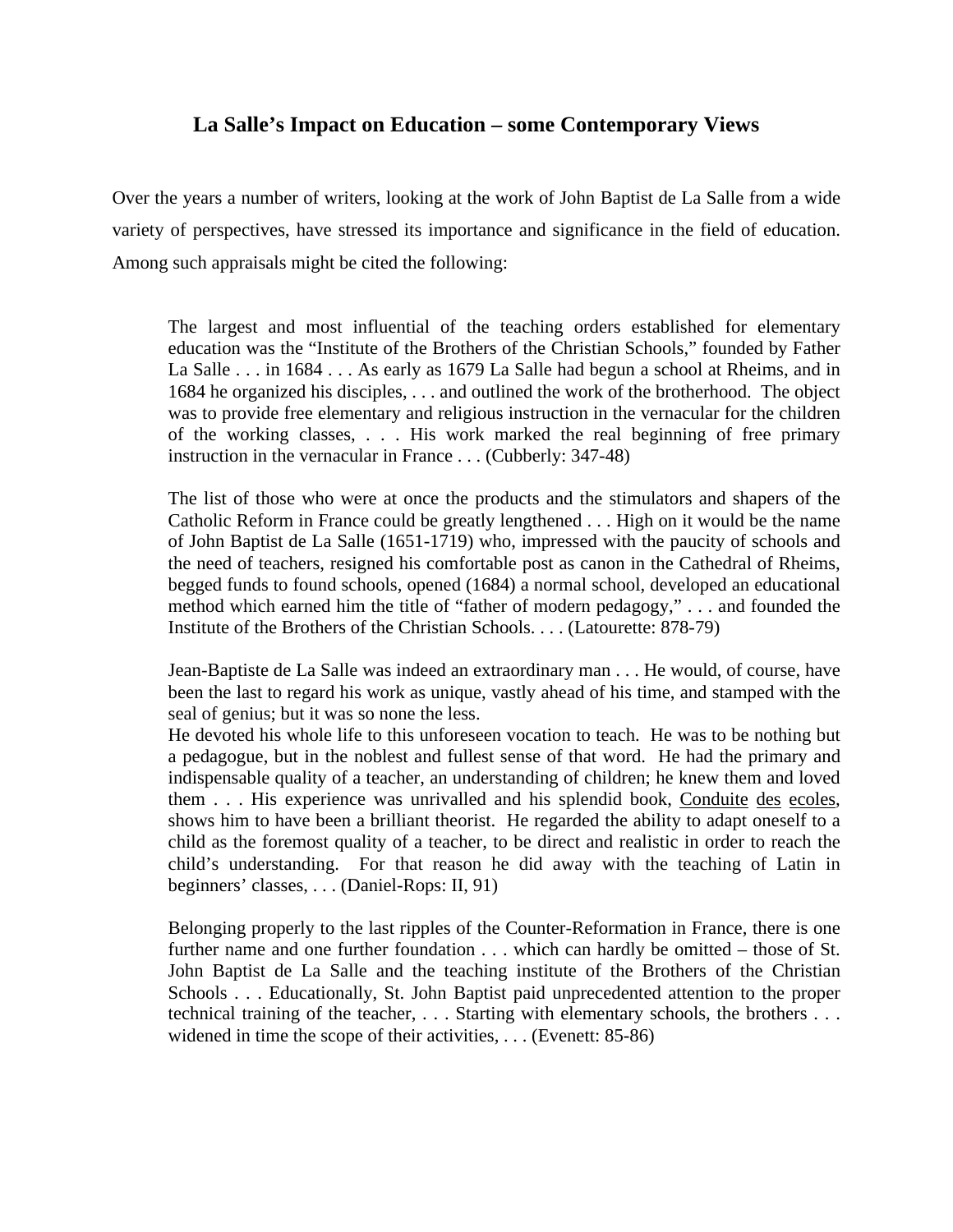In spite of what might be regarded as some inaccuracies and misstatements of facts by these authors, all of them agree on the importance of the work of the Founder. Naturally then, this might lead one to ask what exactly was the total educational achievement of John Baptist de La Salle. Basing itself primarily – almost exclusively – on the work of his pioneer biographers, Frere Bernard, Don Maillefer, and Canon Blain, this paper will attempt to enumerate and to describe briefly his achievements in the field of education – as perceived by some of his contemporaries.

However, before attempting this it might be good and necessary to say something about the quality of the three pioneer biographers. The works in question are The Admirable Designs of Divine Providence in the Person of the Venerable Servant of God, John Baptist De La Salle, Priest, Doctor of Theology, Former Canon of the Cathedral of Rheims, and the Founder of the Institute of the brothers of the Christian Schools by Frere Bernard, The Life of John Baptist De La Salle, Priest, Doctor, former Canon of the Cathedral of Rheims, and the Founder of the Brothers of the Christian Schools by Dom Francois Elie Maillefer, and The Life of John Baptist de La Salle, Founder of the Brothers of the Christian Schools, published anonymously in Rouen in 1733 by John Baptist Machuel. The first of these survives only in the manuscripts of 1721, of which just 86 pages, covering through 1688, remain. For the second, we have two manuscripts, dated 1723 and 1740 respectively. And the third is now recognized as the work of Canon John Baptist Blain, also a resident of Rouen. However, beginning in the years from 1721 to 1740, these three works have elicited mixed reactions from readers, students, and historians.

To begin with, all three authors – though each in his own way had access to first hand sources. For as Blain indicates:

. . . immediately following the death if M. John Baptist de La Salle, Brother Barthelemy . . began taking means to collect various memorabilia written by the Brothers; one of them put these in order; later on the Canon biographer entered into communication with him.  $(CL 4: X)$ 

In addition to having questioned the same eye-witnesses and based themselves on their accounts, the three authors also required their basic information in yet another way. Both Maillefer and Blain more or less docilely followed Brother Bernard or another yet unknown text, written prior even 1721. Likewise, if as Maillefer says, Blain plagiarized his 1723 text, the Benedictine's 1740 work borrowed freely from that of the canon of Rouen. (CL 4: XI) Their shared use of such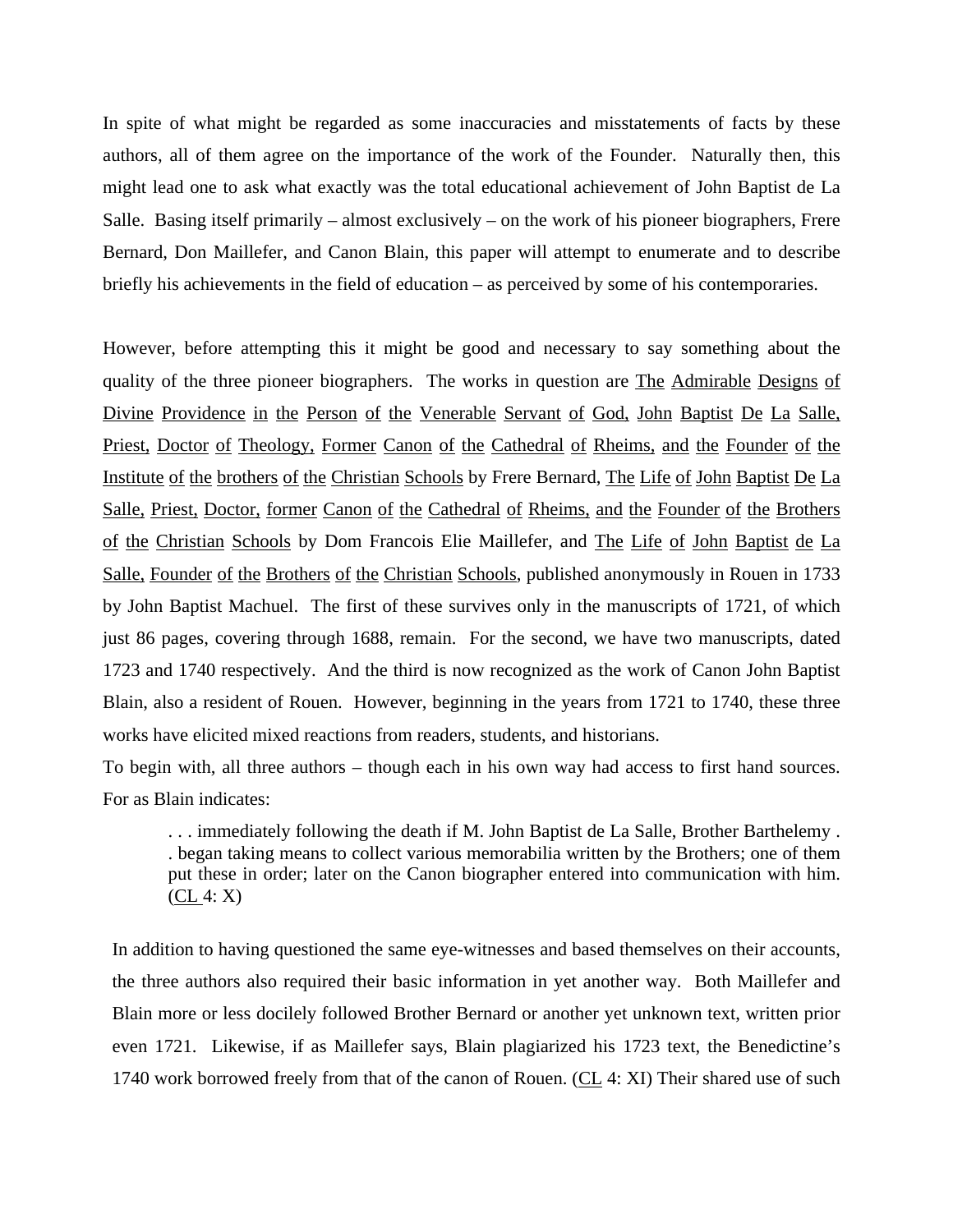common sources, then creates the possibility that they have real historical value. So Georges Rigault does not hesitate to assert that one cannot write about La Salle without having recourse to the pioneer biographers, who if they based themselves largely on the same sources, did write from different perspectives. For brother Bernard wrote as a disciple of the Founder's old age, Dom Maillefer, as his nephew, and Canon Blain, as a close friend. (II) Thus, each might present the same material from a different, but not necessarily an incompatible or much less a contradictory, point of view. Still there is another side to this story.

Even Brother Timothy, second Superior-General after the Founder, considered Brother Bernard's work as little more than a skeleton, the outline or rough draft of a more complete and satisfactory biography. In addition, since his 86 pages which have survived cover only up to 1688, to say the least it is sadly incomplete. So if what remains of this work had the advantage of having been written less than two years after the death of its subject and of having been retouched by Canon Jean-Louis de La Salle, the brother of the Saint who "was most involved in his preoccupations and his initiatives . . ," it hardly gives a complete picture of the Founder's life and work. (Rigault: II)

At the same time, if – as Maillefer himself says – "intelligent persons . . were very satisfied with his work . . . ," Brother Timothy did not share this opinion. For while he might have limited himself to providing a "concise life of the Founder, presented in a conscientious and reticent fashion, but one "adequate to give an idea of his sanctity," his work was also judged to be incomplete as well as unsatisfactory. (Rigault: III, V) Still, like the work of Brother Bernard, this biography has the advantage of having been written very soon – probably within three or four years – of the death of its subject. Also, even if it was somewhat incomplete, Blain testified to its accuracy on many points when he, in the words of the Benedictine, did "not scruple to copy me word for word in several places," if without acknowledging his source. (Maillefer: V; CL 4: XI)

This brings us to the work of Blain. Hardly anyone who has read it would disagree with the statement that the author attempted to write a biography which was "very detailed," and which, in his own way, he tried hard to make "very edifying" so as to satisfy a wish of Brother Timothy and presumably of the other early Brothers. (Rigault: V) At the same time, though, few would disagree with the comment of Maillefer, "The great portion of the facts he recounts . . . are enshrined, if we may use the word, in a confused mass of poorly chosen pious reflections." (V)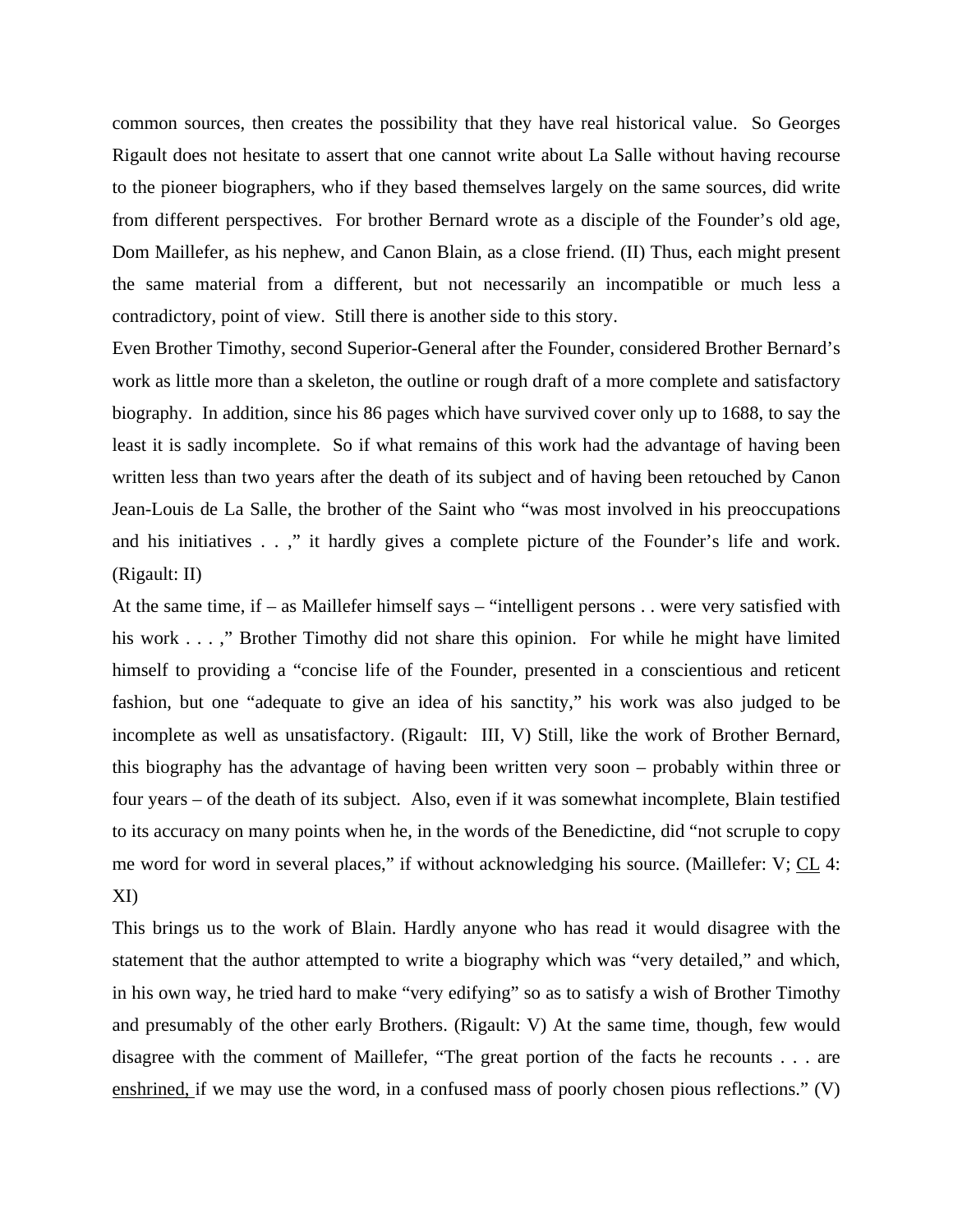Or with that of Pere Jean-Claude Garreau, written in 1760, "The author . . . tries to say absolutely everything about his subject . . . so as a result . . . the life of M. de La Salle is no better known than if he had never written this work  $\ldots$  " (CL 4:IV) At the same time, if anyone finds this last evaluation too harsh, he would hardly disagree with Rigault's comment, "He is a preacher much more than a historian. He tries, he irritates . . ." (VI) Finally, a reader may think Pere Rayez, S. J., summarized the situation well in these words, "He is an old style biographer, too often a panegyrist. At times an inept apologist who denies existing difficulties and brilliantly demolishes the adversaries of his hero  $\ldots$  " (CL 4: VI) So all these things led a modern critic to say that any advantages Blain had as a writer did not fully compensate for his deficiencies. Mentioned among these latter were that he was "Disorganized, profuse . . ." so that "our author without doubt has irritated, in many cases discouraged, generations of readers who approached him with much good will." In addition, "He was confused, and he continues to lead astray a large number of biographers who have tried during two centuries to clear up his tedious passages . . . " ( $CL$  4:V)

This is the negative side of Blain's work, something which certainly cannot simply be ignored or overlooked. But there is also a positive side. For as Reyes asserts, this work written by a contemporary and a witness, so soon after the death of his subject, and based on interviews with those who knew him first hand, remains a source without equal regarding La Salle's life. (CL 4: V) In his turn Rigault says that Blain's work shows good will and achieves his end of showing us more clearly the greatness and sanctity of its subject. At the same time, he adds, it provides facts and information that can be found nowhere else. (VI) Frere Maurice-Auguste also saw real value in Blain and insists he remains indispensable for anyone who wants to study the life of the Founder. (CL 4: V, VI) Such assets of this biography, then, might to a certain extent outweigh some if not all of its liabilities. For along with Brother Bernard and Don Maillefer he does give a firsthand account of how some contemporaries saw the setting in which La Salle lived and worked as also his achievements in the field of education. Therefore, with the trepidation as well as some confidence in its major sources, this paper will attempt to show how some men and women of the Splendid Century perceived the educational activity of John Baptist de La Salle.

Borrowing from Dickens, as far as schools for the poor children were concerned, it might be said that La Salle lived in the best of times and the worst of times. Among the institutions that suffered severely during the "Wars of Religion" that ravaged France from around 1560 to 1590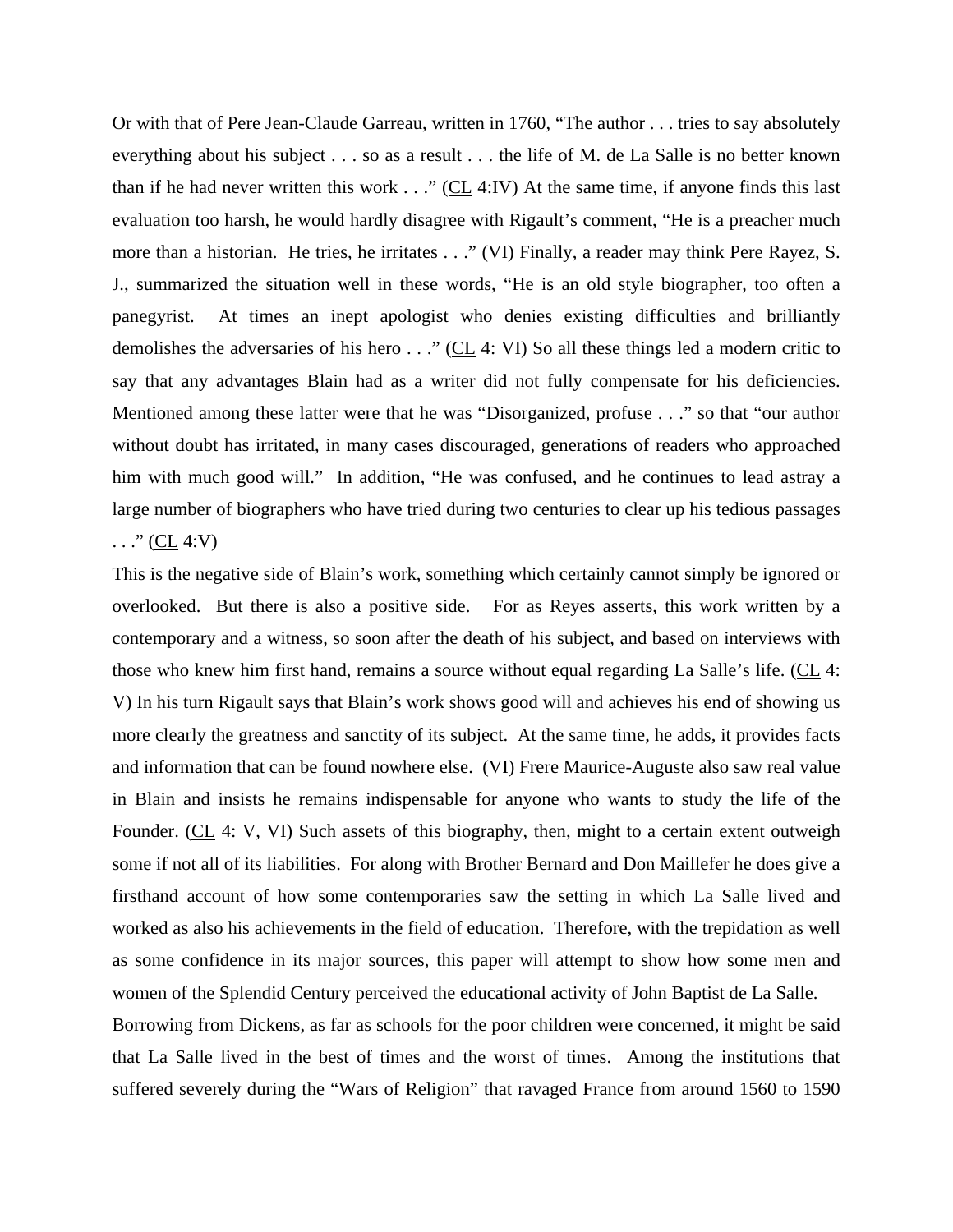were the so-called charity schools for the poor children. However, the restoration of peace under Henry IV saw the real beginning and the full flowering of the Catholic Reform in that country. One aspect of this movement was a great interest in reviving these schools where necessary as well in opening new institutions of this type. Among others, Francis se Sales, Vincent de Paul, Cardinal Richelieu, M. Olier, Charles Demia, and Grigon de Montfort devoted considerable effort to this work. (Rigault: 15, 24; Barnard: 1; Daniel-Rops: 337-40) Therefore this movement did not lack influential leadership. In addition, on the local level Bishops such as le Tellier in Rheims and Colbert in Rouen as well as their colleagues in Avignon, Chartres, and Marseilles – to mention but a few – showed a real interst in founding and maintaining such schools. (Barnard: 28; Blain: I-2, 68, i66; II-3, 12; Maillefer: 98, 126, 134) Various priests, ready and able to act effectively on the parish level, such as Canon Nicholas Roland, Pere Barre, Father Nicholas Dorigny, as well as two pastors of St. Sulpice in Paris, Fathers de Le Barmondiere and de La Chetardye, could be mentioned as representatives of a much larger group. (Bernard: 27; Blain:I-1, 49, 55, 98; Maillefer: 7, 11, 29, 119) In various localities, these clegymen could count on the support of influential laymen such as the Duke de Mazarin, the Marquis of Colembert, and the Duke of Bethune as well as that of M. Camus de Pont Carre along with rich and influential citizens in cities such as Rethel, Marseilles, Laon, and Guise. (Bernard: 45; Blain: I-1, 74, I-2, 179; II-3, 21; Maillefer: 20, 23, 98, 124) Nor should the contributions of pious lay women such as Madames de Maillefer, de Guise, de Croyeres, and de Chateau-Blanc, often the main sources of financial support for such schools, be forgotten. (Bernard: 23, 40; Blain: I-1, 49, 57; I-2, 196; Maillefer: 10-11, 23, 112) Finally, as regards the interest in education of the common people, mention might be made of that shown by some parents in the parish of St. Sulpice. For when the policies of the pastor threatened the continued existence of these schools, they quickly made their views known, forcing him to change his policies so that these schools could continue to function. (Blain: II-3, 43-44) More will be said about this last incident a little bit later.

Particularly worthy of mention among so many who saw the need for and the advantage of these schools were some of the clergy of Chartres. These priests expressed their ideas on this subject thus:

. . . one of the main causes of the indocility, immodesty, ignorance, and the obviously disorderly lives led by the majority of the children in the city,  $\dots$  is  $\dots$  that either there are no gratuitous schools for the poor, or . . . the schoolmasters and the mistresses who . . . have conducted these schools . . . do not fulfill their tasks for the children's good . . . In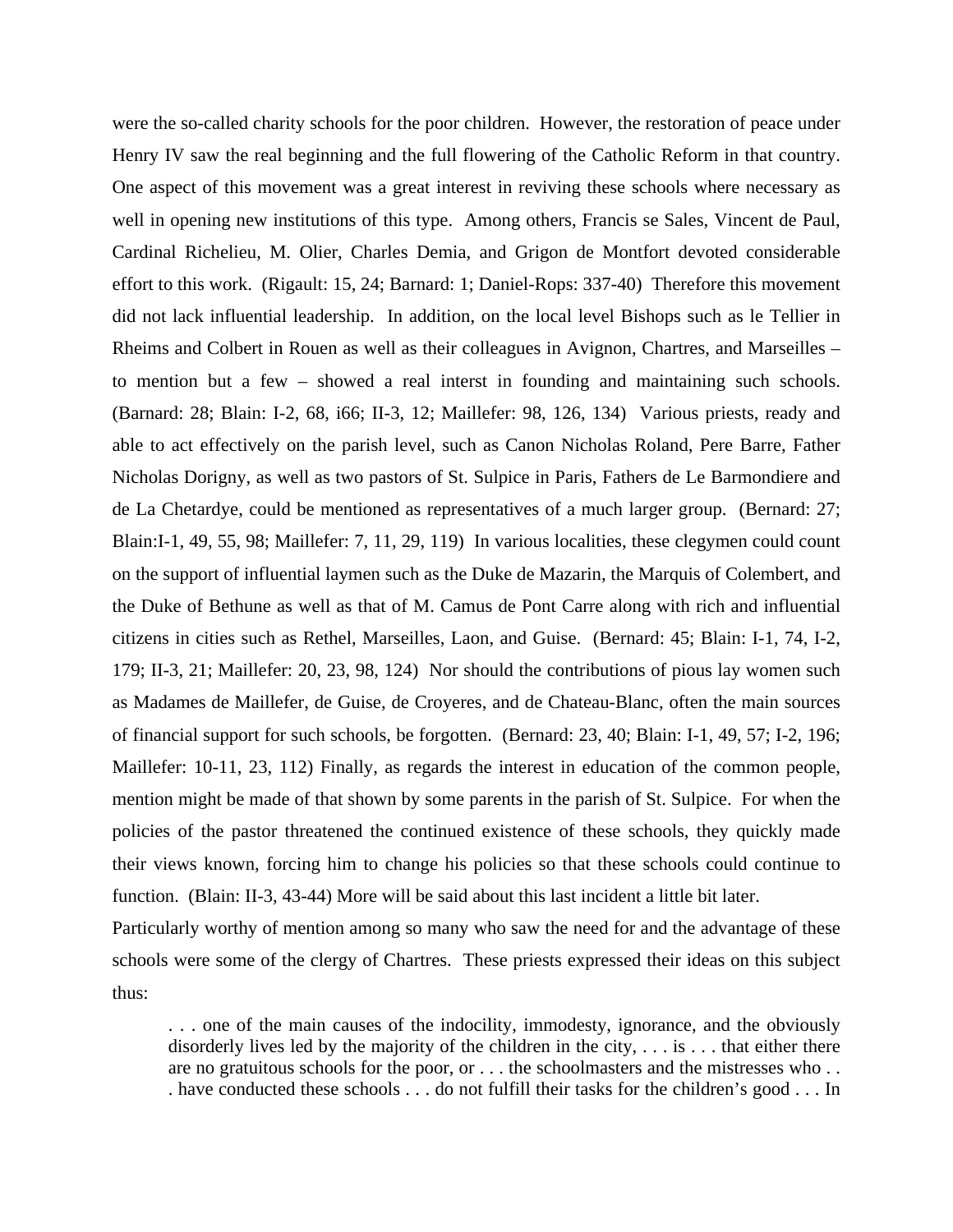particular, some gratuitous schools should be set up for the benefit of the poor children who . . . remain without instruction, do not frequent the schools, run wild, and so are easily perverted and become incorrigible. (Blain: I-2, 166)

It might be noted that their ideas on this subject are very similar to those La Salle set down in the first two of his Retreat Meditations and in Chapter I of the Common Rules.

Certainly, then, during the "Splendid Century" great interest in schools for poor children was shown by a large number of those who were very influential members of his society as well as numerous other people. So at this point it might seem safe to say that for La Salle or anyone else interested in devoting his life to this work, it would appear to have been the best of times. Unfortunately, however, there is another side to this story.

In seventeenth century France, rightly or wrongly a charity school was perceived essentially as a religious house. When discussing city government during this time, a modern author describes the problem this view created:

. . . the establishment of a new religious house raised all sorts of municipal problems. Would the parish priest's income fall off? Would the revenue of the other houses of religious decline? If the order was a mendicant one, what would be the effect on the town charities? Teaching orders were, however, welcome . . . Finally, all towns fought hard, but generally unsuccessfully, to prevent the Jesuits settling in their midst. (Lewis: 162)

On the basis of some unpleasant personal experiences, La Salle probably would have tended to agree with the appraisal of the situation, except where it said, "Teaching orders were, however, welcome. . ." His efforts to obtain ecclesiastical and governmental approval for Canon Roland's order of sisters and their schools might have convinced him that the civil authorities regarded schools for the poor as mendicants and reacted accordingly. For all too often public opinion opposed founding new institutions of this type and supported the action of the authorities in their regard. (Bernard: 24-25; Maillefer: 11, 12) However, in Rheims in 1679, by founding a school under the patronage and control of M. Dorigny, pastor of St. Maurice Parish, he overcame this obstacle and opened what became his first school. (Bernard: 26-28; Blain: I-2, 51, 55; Maillefer: 14) But the later difficulties he experienced on several occasions with the schoolmasters of Paris, even when the pastor of St. Sulpice had founded and was supporting a school, showed what could happen to a charity school under the best of conditions. (Blain: I-2, 82-85; II-3, 47- 57; Maillefer: 50-52, 109-110) Likewise, the difficulties M. Colbert experienced in 1705 when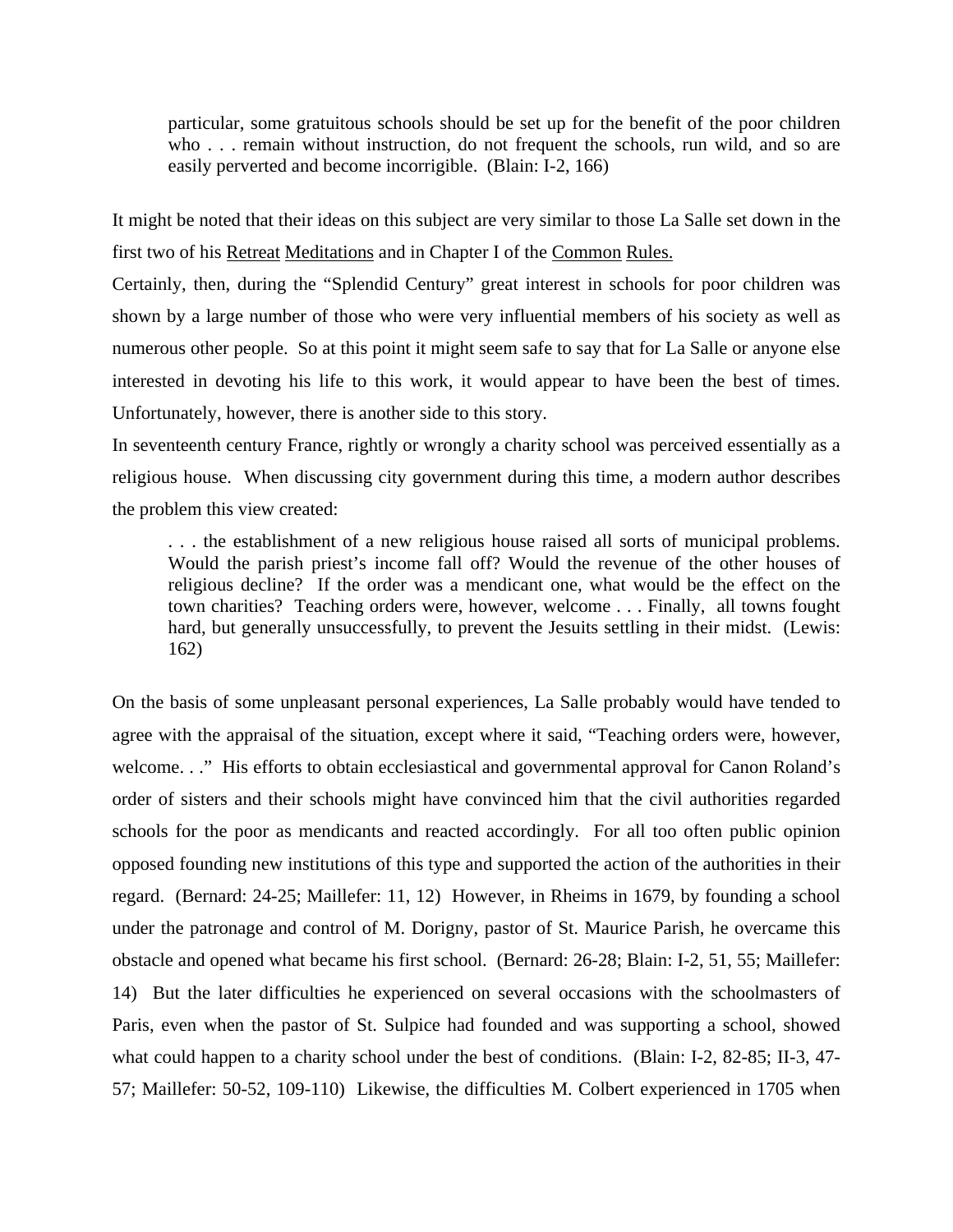he tried to introduce the Brothers into Rouen should not be forgotten. (Blain: II-3, 25-28; Maillefer: 98-100) So the fact that by 1725, as in mentioned in the Bull of Approbation, charity schools founded by La Salle and his Brothers existed to some 15 different French dioceses – along with one in Rome – was presented as a significant contribution to popular education and an achievement which showed his skill in this difficult matter as well as great determination on his part.

However, community opposition to opening new schools for the poor children was not the only or possibly the most serious obstacle to doing this good work which seemed to have so much support from so many influential people. Key to the success and continued existence of any such school seems to have been the quality of its teaching staff. For a lack of competent teachers could make it impossible both for a school to succeed and to continue functioning. And very soon after he involved himself in the schools for the poor boys, La Salle became keenly aware of this basic fact. Nyel, so capable of founding schools and getting them off to a good start, quickly brought this problem to his attention. Concerned more with multiplying the number of schools than in assuring their quality, as soon as one or a set of schools was established and functioning, Nyel would be off to open another school in some other locality. By acting thus he left these recently founded schools to survive as best they could – if they could do so. Once he was no longer with them, the teachers became careless in doing their work while each followed his own fancy or whims in his teaching. Lack of uniformity and consistency among the teachers soon made it impossible for the school effectively to do its work. As a result it was simply a matter of time until the teachers abandoned the work of those who had founded the school withdrew their financial support from a work which was obviously a failure. (Blain: I-1, 58, 63, 63-64, 77; Maillefer: 15-16) The basic cause of this problem was easily seen.

Once La Salle in effect replaced Nyel, assuming control of the schools centered in and around Rheims, the problem persisted. For even when he had a better class of teachers, more fervent in their Christian life, the "Brothers," as they now called themselves, lacked preparation for their work. They did not know how to control a class so as to maintain order among their numerous pupils. Also, frequently they had not sufficiently mastered even the basic rudiments of knowledge they were trying to share with their students. As might be expected, they made serious mistakes in dealing with the children which led to a loss of any prestige with and control over their charges. Good will they had, but this did not make them successful teachers in what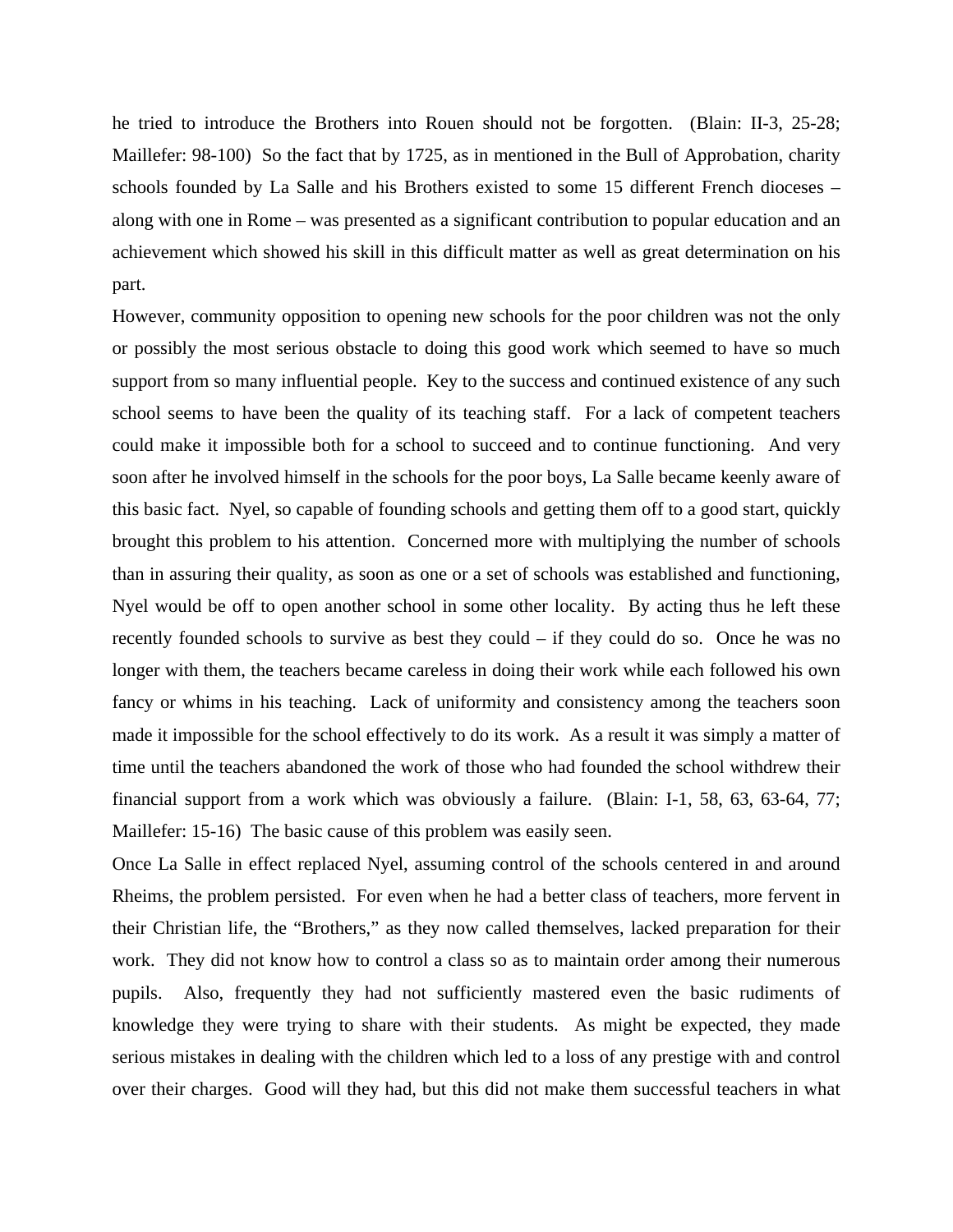was at best a difficult situation. (Blain: I-2, 24-26) However, the first schools with which La Salle became involved had no monopoly on this problem which was so detrimental to the successful functioning of any school. When in February 1688, he and two of his Brothers arrived in Paris to begin work in a school in the Parish of St. Sulpice, they encountered the following situation:

The establishment was a regular bedlam, where disorder and confusion reigned. There was no sign of any rule, any kind of discipline or method, so essential when dealing with a large number of students. The doors were open from 5 to 10 A.M. and from 1 to 4P.M. The children came and went as they pleased.

Nothing began or ended at a fixed time. Everything took place as chance or caprice dictated . . . Catechism was rarely taught, and never according to any system. Outside class time the pupils gathered in the courtyard and played cards or dice. This gave rise to bad conduct . . .There was no piety among the students, no good behavior in this assemblage of rowdy children, run by people who had no piety themselves. (Blain: I-2, 71)

As the pioneer biographers agreed, no improvement in the charity schools was possible until something was done to improve the quality of their teachers. So they assert that one of La Salle's major achievements was that having perceived the source of a basic problem of these institutions, he devised a practical solution for it. (Bernard: 2-3)

Good schools, he realized, required qualified and competent teachers – men trained to do this particular work and formed to be effective teachers. Quickly he came to see that this meant they had to be men with what might be considered supernatural or religious qualities as well as certain natural qualifications. So his first concern was to help those recruited by Nyel, who had persevered in the work, as well as the new subjects he attracted to this task, to become men of this type. For instance, because they worked on a daily basis with numerous children, they could not be guided by or follow only their natural instincts. Then, having made himself aware of the special characteristics, including a number of basic Christian virtues, required of those who would do this work well, he set about helping them to develop these traits. (Blain: I-1, 76, 79) On the natural plane, he came to see that teachers were required not merely to know but to master, or know perfectly, the subjects they taught, such as reading, writing, ciphering, as well as Christian Doctrine. So he found knowledgeable individuals to instruct his disciples in these subjects as well as any others they had to teach. At the same time, he recognized that teaching even these basic subjects on the elementary level is a real art, one not easily and naturally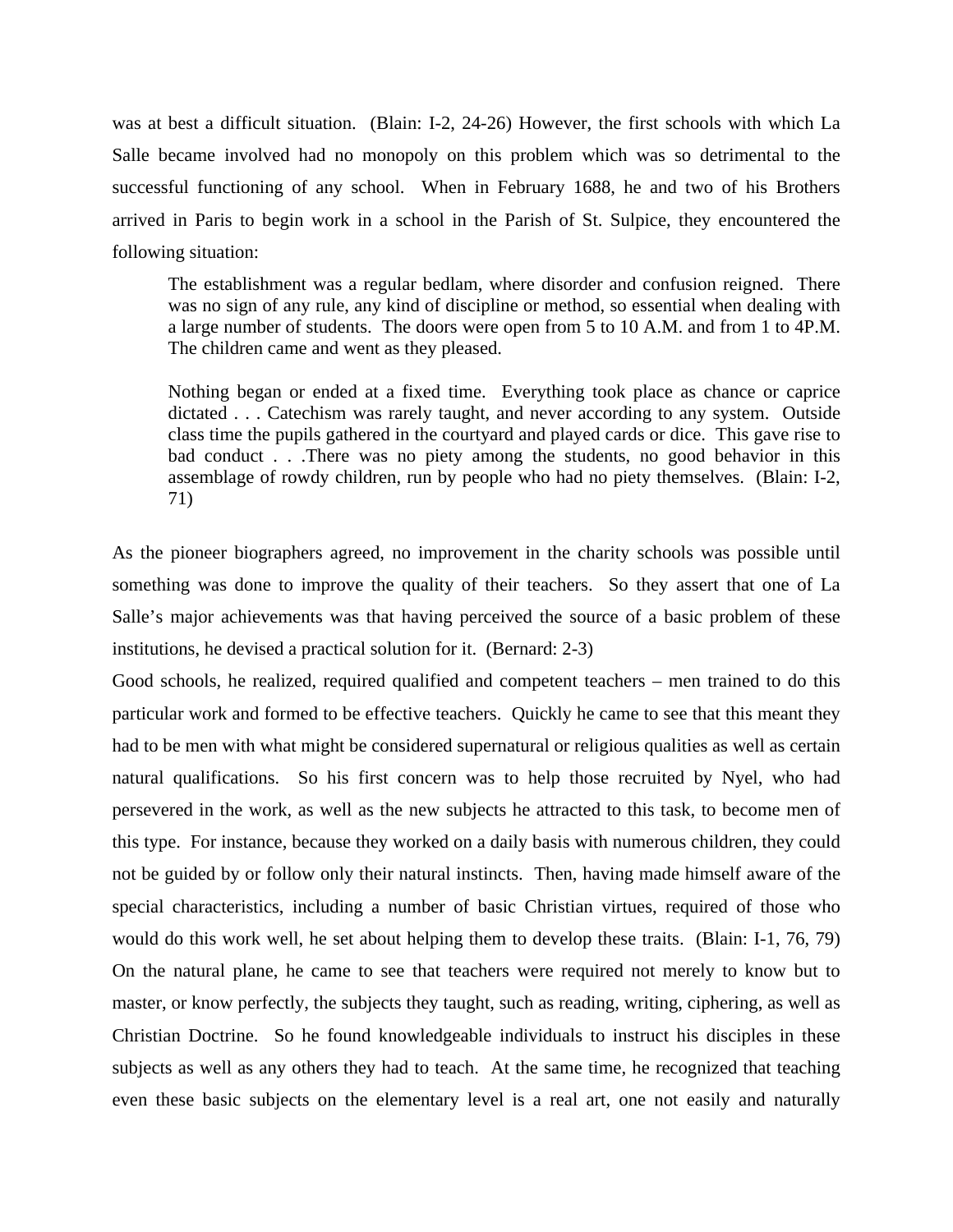acquired. Therefore, he saw that the successful teacher is one who learns the rules of teaching and applies them methodically in his work. If in doing this he makes mistakes, he profits from his experience to learn what to avoid, what to change, and what to continue doing. Learning mainly from what he saw his more successful disciples do on a daily basis, between 1680 and 1719 La Salle in consultation with these men devised a suitable method of teaching. This he formulated and passed on to the early Brothers. (Blain: II-2, 25)

Because of the work they did in the charity schools, these teachers soon perceived their need for a support system if they were to commit themselves on a long-term basis to what was becoming for them an apostolate. Likewise, soon after La Salle became more deeply involved in the charity schools, Nyel's numerous and prolonged absences brought this need home to him. For quickly he saw that the lack of a support system for these teachers would only spell the ruin and the end of this good work. Therefore, somewhat hesitatingly and reluctantly, he set about to provide the teachers with the support they needed. (Blain: I-2, 61) In time his efforts would produce what seem to have been some unanticipated results. To begin with, most of those recruited by Nyel rejected what was becoming a quasi-religious form of life. However, these defectors were replaced by new recruits attracted to La Salle and this good work. These new masters willingly accepted the life style embodied in the support system established for them. (Bernard: 46-47; Blain: I-1, 72, 78-79; Maillefer 24-25) As a result, whether or not they were aware of it, they were on their way to becoming religious. For his part, La Salle became involved in forming a new and somewhat different type of religious order. Interestingly also, these schoolmasters seemed disposed to move more quickly and decisively than their Father and Founder thought was practical under the existing circumstances. So he had to restrain them, insisting repeatedly that they move ahead more slowly. The religious commitment they asked to make and the vows he persuaded them to settle for at the time are a good example of this interaction between the Founder and his early disciples. (Bernard: 72; Blain: I-2, 10-16; Maillefer: 38-40) However, in time and under La Salle's direction, they did initiate and continue a process by which they established themselves as a distinctive group, a different form of religious life in the Church. To do so they accepted a Rule, based on their lived experience, which over the years developed as a suitable guide for their lifestyle and apostolate. Also, their adoption of a distinctive type of dress, which eventually became their official religious habit, was another step in this process. And they announced these decisions to all concerned by no longer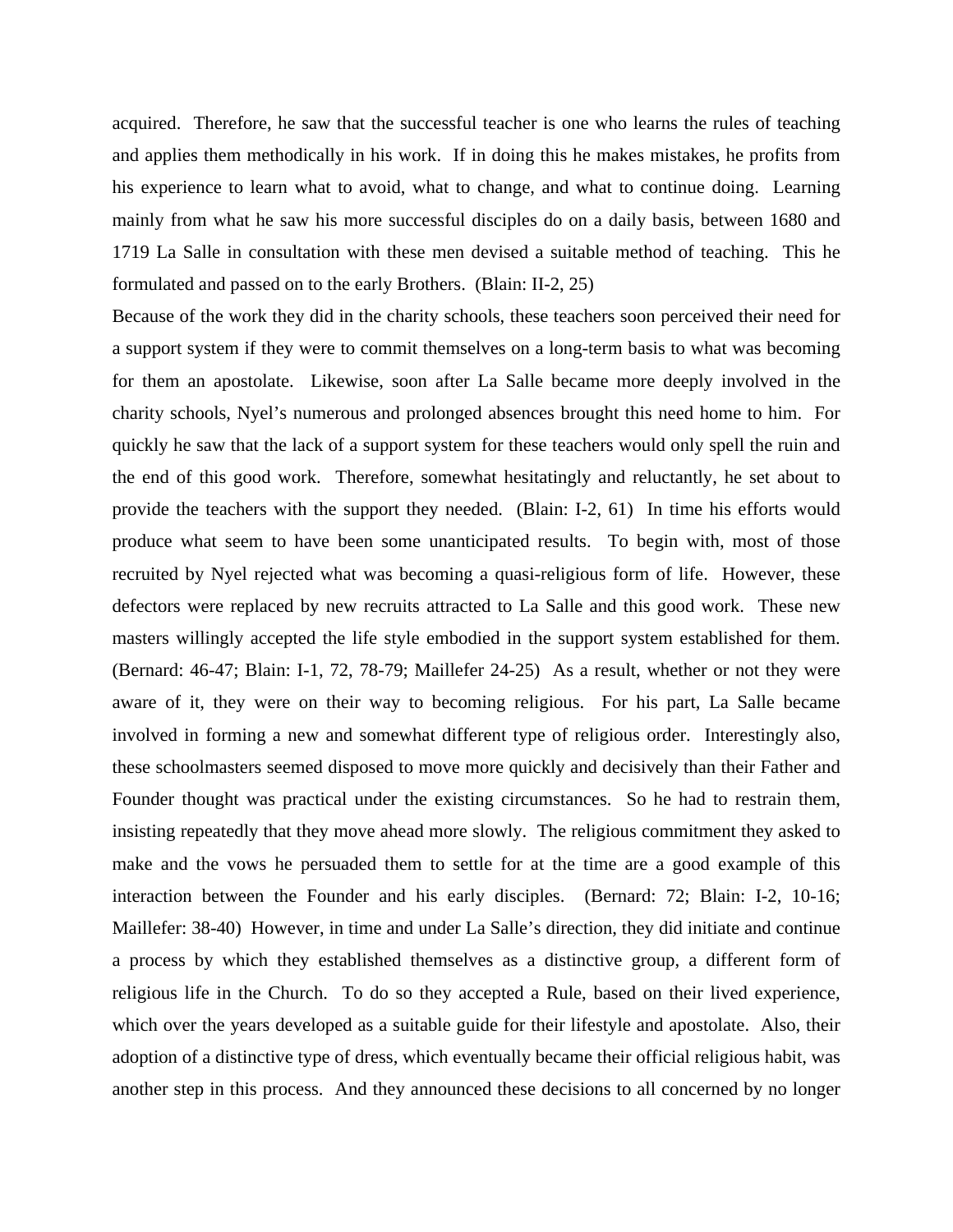calling themselves schoolmasters, but rather "Brothers," a title with definite religious connotations. (Bernard: 65; Blain: I-2, 10, 17-23) Still, if La Salle was doing something different, reviving a style of religious life that had previously existed in the Church rather than creating something entirely new, he – and possibly most of his early disciples – could not break completely with the thinking of the times. Thus originally it was planned that the Superior General of the Order as well as the Directors of the larger communities or residences of the Brothers would be clerics. As a first step, Brother Henri L'Heureux was chosen to become a priest so that he could replace La Salle as Superior. His unexpected death prompted the Founder to decide that none of the members of his society would be clergy. Also, it was decreed that none of the brothers would study the classics so that they would not be prepared to enter the clerical state or tempted to do so. (Blain: I-2, 53-54; Maillefer: 57-58) These decisions were confirmed in 1694 when his disciples re-elected the Founder as their Superior, and a proviso was added to the minutes of their Chapter. It asserted that when the Society was more securely established, one of the Brothers – not a cleric from outside – would replace La Salle as their Superior. (Blain: I-2, 135-40; Maillefer: 70-71)

Even before many of these events had taken place, in keeping with his concern to have the services of quality Christian teachers, La Salle set about founding and maintaining a novitiate. Here, in spite of great difficulties, he devoted himself to forming the new members of his society as religious and teachers who would commit themselves to continuing the work to which the groups had dedicated itself. First in Rheims, then at various locations in Paris, and later on in Rouen, the novitiates established by La Salle successfully pursued these goals. Finally, in 1717 as his life was drawing to a close, at his suggestion the Brothers elected Brother Barthelemy to replace him as their Superior General. At the same time, he prepared a final draft of the Rule which had been growing and developing over the years. In this document his disciples defined themselves as non-clerical male religious who lived in community and devoted themselves to the educational apostolate, mainly in favor of the poor. (Blain: II-3, 155-176; Maillefer: 148-152) By these actions a process begun some 35 or so years before was brought to completion. And when discussing these events, the pioneer biographers stress his important role in creating a distinctive type of religious life for men. Also, they show his contributions toward providing a corps of qualified teachers for his schools and assuring their future through the continued commitment of dedicated religious educators vowed to this apostolate. Expressing himself in a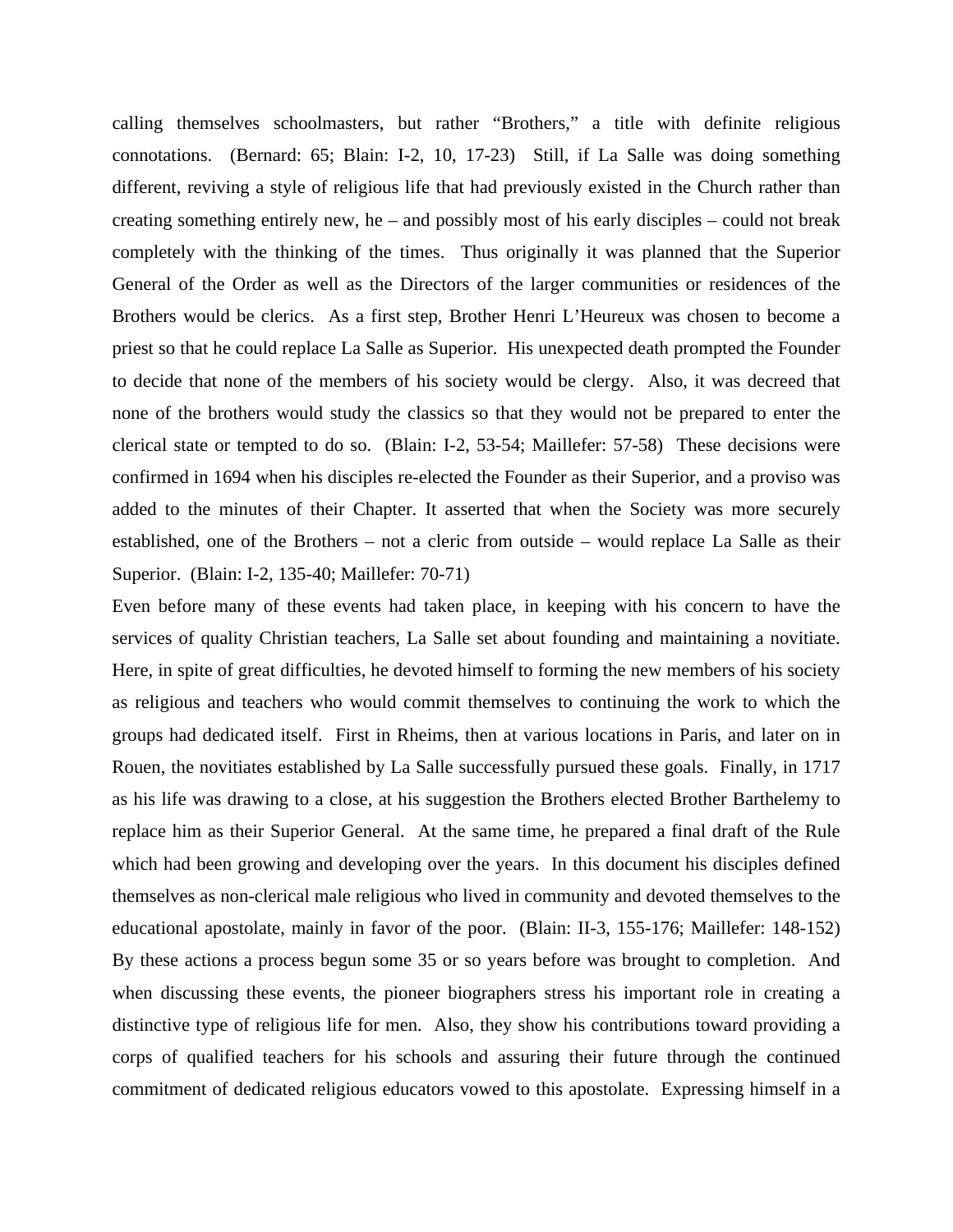very personal and interesting way, late in his life La Salle asserted quite emphatically that he had neither anticipated nor planned what he did in this matter. Rather, he insisted, it was God who subtly led him to become involved in and to accomplish what became his life's work. (Blain: I-1, 61) Among other things, by following the lead of God in this matter, the holy priest created a very effective instrument for bringing about significant changes in the area of popular education or schools for the masses. Now, what use was made of this instrument? To begin with, these men who had acquired the necessary self-discipline were able to develop a practical system for establishing and maintaining order in their individual classrooms and the schools of which they formed a part. The numbers and the backgrounds of their clientele made this essential if any teaching and learning were to take place. Still, by the standards of the times a humane form of discipline was used to establish this order. (Blain: I-2, 25) One of its key elements was "to schedule the time for all the school activities so that each one began at a fixed hour and lasted a definite time." Students for their part were required to be punctual, "entering and leaving the building at a precise time." To help them to do so, "the door was opened and closed regularly at the exact hour." "The periods for teaching reading, writing, ciphering and spelling were also precisely determined," so that "the children had enough time to learn these materials well without getting bored." And, of course, the daily cate chism lesson as well as time for daily Mass were included in this timetable. (Blain: I-2, 73-74) In addition, "The students were divided into three classes so that they could be given lessons suitable to their age and advancement." (Maillefer: 45; also see Blain: I-2, 71) Through these means a distinctively Christian school – often called Lasallian – began to take shape. However, if it was well organized, it was not rigidly so. An example of this flexibility can be seen in the school the Brotehrs took over in the Parish of St. Sulpice. There the Program was modified to include manual training in which the children were taught how to knit stockings. To please the pastor this subject was retained in the school program and taught by a Brother specifically trained to give this instruction. (Blain: I-2, 74-76) By dividing the pupils into classes where they could be taught in keeping with the level they had so far achieved, La Salle also made an important and basic change in the elementary school. In effect he thus introduced the "simultaneous method," already widely used on the secondary and tertiary levels, into the elementary school. (Maillefer: 45) A second and equally important innovation he made was "to begin by teaching children how to read French, before teaching them to read Latin." When doing this he showed a knowledge and appreciation of the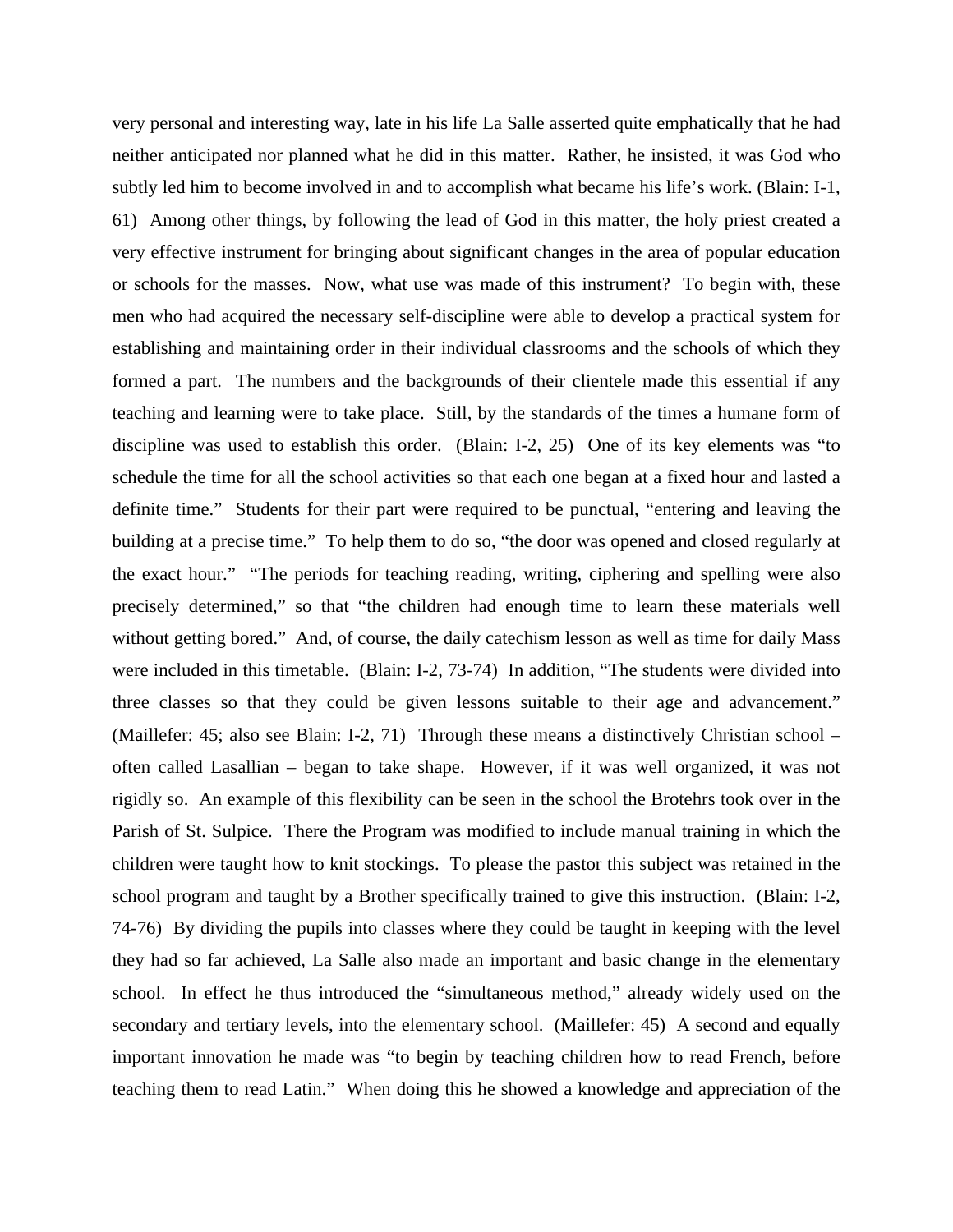existing situation as well as what was more suited to the needs of the students. The usefulness of knowing their native language and the fact that it was easier and quicker for them to learn French than Latin, were important considerations for him in this matter. These reasons, he said, were reinforced when the short time many of these boys could remain in school was also taken into account. Finally, he gave as an additional reason the fact that a knowledge of French could be helpful to them in later life, both for earning a living and for acquiring additional instruction I their Christian faith. (Blain: I-2, 171-72) By innovations such as these La Salle effected significant changes in the schools available to the urban masses, some of the poorest people of his age. But what effect, if any, did all these things have at the time? First and interestingly, the students rather quickly and easily accepted the changes and regulations which La Salle and the Brothers introduced in their schools. In general the boys submitted to them with little difficulty. This was so even when a wide variety of learning activities in some ways complicated the daily schedule of the school. Parents whose sons were eligible to enroll in a school but were not attending it often decided to send them to the institution because they saw the good it was doing for its students. As a result, often the number of pupils increased to such an extent that it was necessary to add more classes and employ additional Brothers in school (Blain:I-2, 75, 81). Likewise, as more trained Brothers became available; usually it was not necessary for La Salle to seek out places in which to establish schools. The orderly and successful functioning of his schools joined with the good conduct of their students led bishops, pastors, and other influential people who became aware of what he was doing to ask him to establish schools in their localities. The way in which the Brothers were invited to Calais and Rouen among other cities, are good examples of this phenomenon. (Blain: I-2, 177-178; Maillefer: 97-98) Lastly, when the actions of M. De La Chétardy left La Salle with no alternative but to withdraw the Brothers from the schools in St. Sulpice Parish (1706), the parents of the children thus affected forced this pastor to come to terms with the Founder. Members of the parish recounted in great detail all that the Brothers had done to help their sons and improve their behavior. Also, they described the great harm which they were sure would quickly follow if these schools remained closed. Within only three weeks the Pastor had to reverse his position and allow the Brothers to conduct the schools without any interference on his part. (Blain:I-3, 43-44; Maillefer: 109-110) Thus the pioneer biographers clearly indicate that La Salle's early disciples had many satisfied "customers" who were aware of what they were doing and greatly appreciated their good work.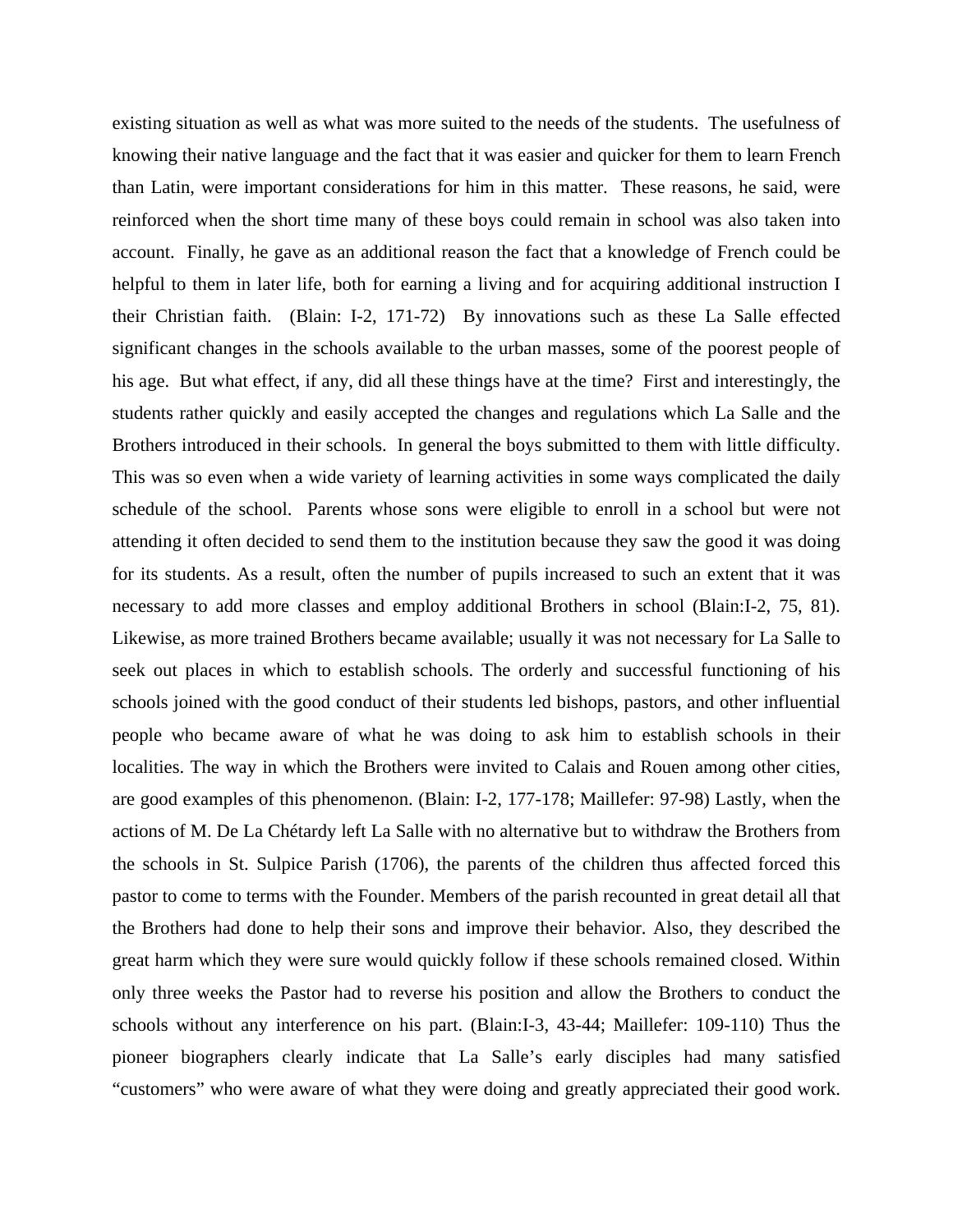And when necessary, these people were willing and ready to make their opinions known regarding the success of these schools. But the Founder did not stop here.

Having found a way of preparing teachers who could successfully conduct parish charity schools and instruct the large numbers of boys attracted to them, La Salle was only too willing to extend the scope of this very necessary work. One important means he used to do so represented a response to a two-fold problem, which Maillefer describes thus:

 …pastors of country parishes were after De La Salle to send a Brother to instruct the children of their parish… he could not oblige them for the had made it a rule never to send fewer than two together and good order required that he not depart from this rule. The pastors found a compromise. This was to choose masters themselves for their parishes, and to send them to him to train them… (43-44)

His first effort along these lines in Rheims, which lasted from 1686 to 1690, is often regarded as a landmark in the history of education. By doing this La Salle, in effect, established the first Normal School or training school for teachers. It enrolled some 25 to 30 young men who, after completing their course of studies, returned to their home villages where they did much good work. The curriculum of this institution, it might be noted included both the subjects to be taught in the poor schools as well as the methods for teaching this material effectively. (Bernard: 85-86; Blain: I-2, 60-62; Maillefer: 43- 44) Undiscouraged by what had happened to the institution in Rheims, in 1699 La Salle tried to open a similar training school for teachers in Paris in the parish of St. Hyppolytus. In its turn this institution functioned effectively for several years until the defection of Nicholas Vuyart led to its closing. Perhaps this school should best be remembered because of its great emphasis on practice teaching by the candidates, now an important element in all teacher-training programs. (Blain: I-2, 159-60; Maillefer: 94-95) Having seen the value of these seminaries for training future leaders, La Salle remained undaunted by these two apparent failures. So he tried once more in Paris – but without any success – to duplicate this feat. (Blain: II-3, 66: Maillefer: 124-25) And it is possible that once established somewhat securely in Rouen, he considered trying one more time. (Maillefer: 105-106) In all these instances his biographers show La Salle as keenly aware of the problems existing in so many of the poor schools due to a lack of trained teachers. Also, he is portrayed as finding an ingenuous and appropriate solution to these problems by doing something which is taken for granted today.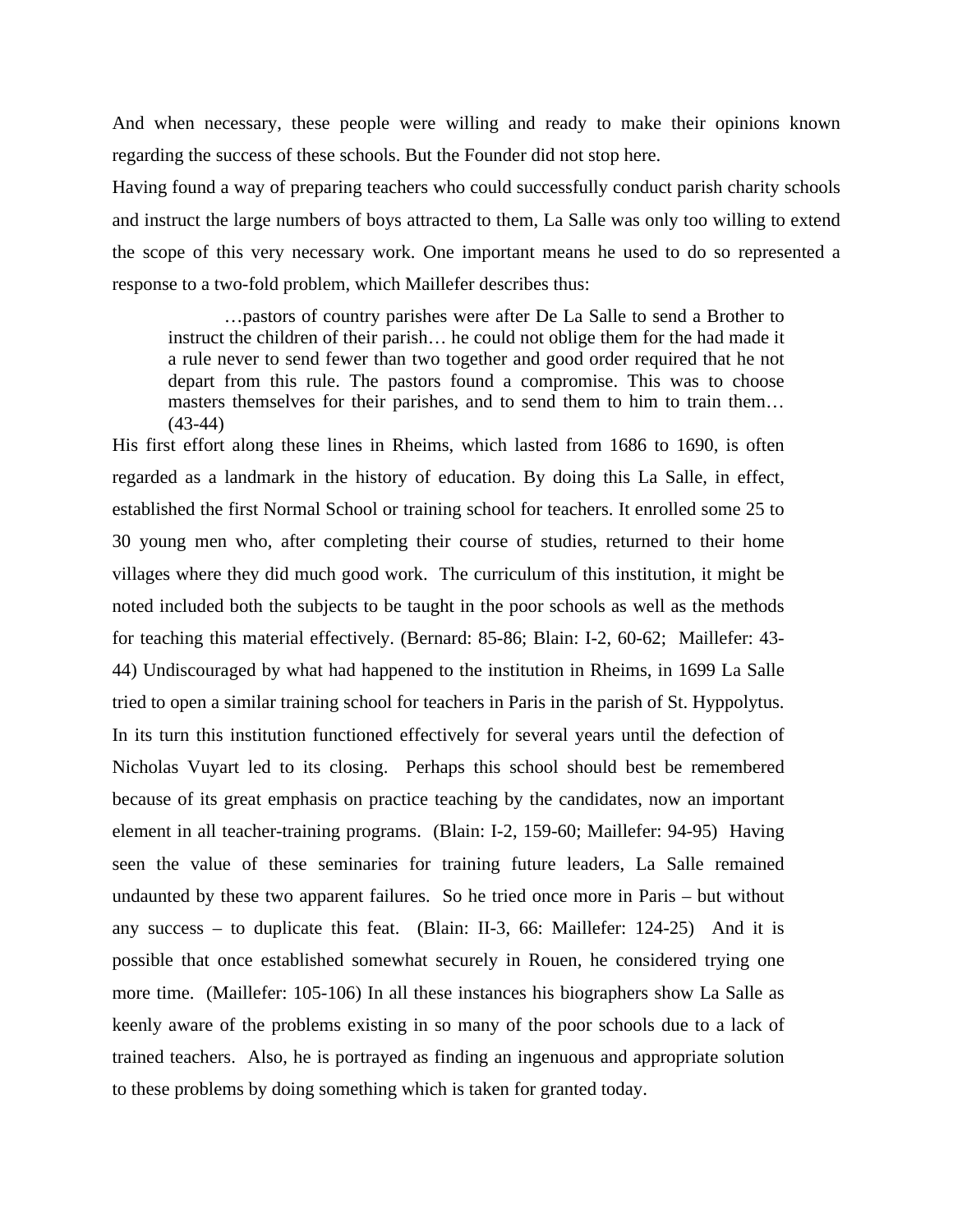Lastly, in at least one instance his efforts in this field had an additional and unanticipated effect which has some special significance for us today. Conducting his Seminary for Country Schoolmasters provided La Salle with a means of reaching and influencing many more people through the numerous children taught by these rural teachers. However, he also asserted in The Memoir on the Habit that once they had completed the training he provided for them, "they have no further connection with the Community except in so far as is polite and becoming." But he did add, "They are welcomed back for the purpose of making retreats." Still, not long after he wrote these lines, events, brought about a change in his thinking. When in 1691 a novitiate was established in Vaugirard, the Founder decided to have some of the younger Brothers remain there with him even though a new school year would soon begin. In this way he planned to help some of his disciples to complete what he now viewed as their inadequate formation, even though he lacked other Brothers to replace them in the schools which he wished to continue. So in their place he employed some of "the young men who studied at the seminary for country schoolmasters in Rheims." These teachers in their turn agreed to replace the Brothers who remained with him in the Vaugirard novitiate. Apparently this arrangement worked out in a satisfactory manner. (Blain: I-2, 103-104) Again La Salle was innovative in his approach to a problem. And here, do we not see him in some ways initiating what is now known as the "Lasallian Family?" This he did both by showing concern for the continuing formation of those he had trained as teachers and by employing them as "partners" in his work. Blain who recounts this incident, as well as many of his later disciples, might have been very slow to perceive the full significance of what the Founder did in this instance.

Not only through the Seminary for Country Schoolmasters, however, did La Salle show his willingness to branch out into areas of educational activity other than the elementary schools for poor children. It was seen again, for instance, when he assigned some of the Brothers in Paris to conduct a school for 50 young Irish lads who were exiles in France. When James II of England asked the Archbishop of Paris to find a suitable place in which to instruct these refugee children, the prelate entrusted them to the care of the Founder. This temporary institution seems to have accomplished its objectives, for Blain says that these Irish youths "were soon in a position to fulfill honorably the various responsibilities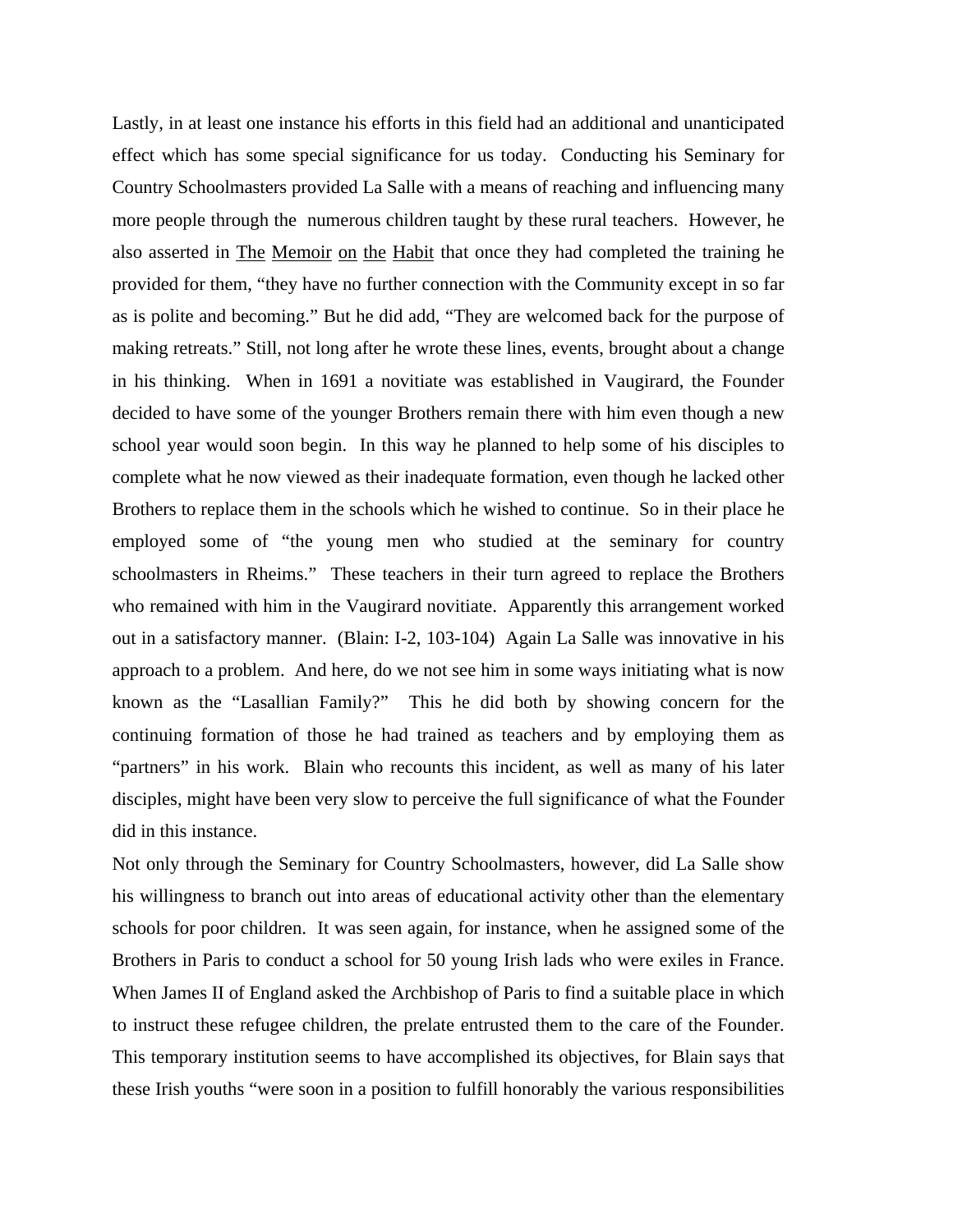for which they were destined," a verdict repeated by Maillefer. (Blain: I-2, 163; Maillefer: 81-82) At best information about the nature of this school is sketchy. However, possibly this was an effort in the area of non-classical secondary education or for teaching a second language to foreigners. In either case, once more his biographers show La Salle as pioneering yet another area of educational activity.

Very likely the larger number of the early Brothers were best qualified and suited to teach on the elementary level and spent their professional lives working in such schools. However, even not all these schools might have been exactly the same. Different situations in various places could have required adjustments in a school and its program. La Salle and his first disciples, though, seem to have had little difficulty in making such adjustments. In Calais, the chaplain of the sailor's quarter desired a school suited to the special needs of the children from these families. At his request the Royal Government agreed to finance such an institution, which the Brothers conducted successfully during and after the lifetime of the Founder. (Blain: I-2, 181-82)

Another group of children in whose education the government took a special interest was those whose parents had been Huguenots but had recently converted to Catholicism. For if following the Revocation of the Edict of Nantes (1685), numerous Calvinists had rejoined the Catholic Church, the government sought means to make sure these conversations were genuine. One way was to forbid any Huguenot schools while requiring the children from convert families to attend Catholic schools which were made available for them. The Bishop of Alais, who was very active in working with former Calvinists, greatly appreciated the efforts of the Brothers in such schools as well as what they achieved in them. (Blain: II-3, 61) So once again La Salle's disciples showed they could adjust their basic school organization and program to a particular situation. And no matter how this activity might be viewed to-day, then they were seen as contributing effectively to what was termed "the extirpation of heresy" and praised both for the zeal they showed and the results they achieved.

At this point it might be good to recall two aspects of the background against which La Salle did his work. First, many charity schools had been seriously disrupted by the "Wars of Religion" which devastated late sixteenth century France. Second, even though many people showed great interest in these schools and promised financial support for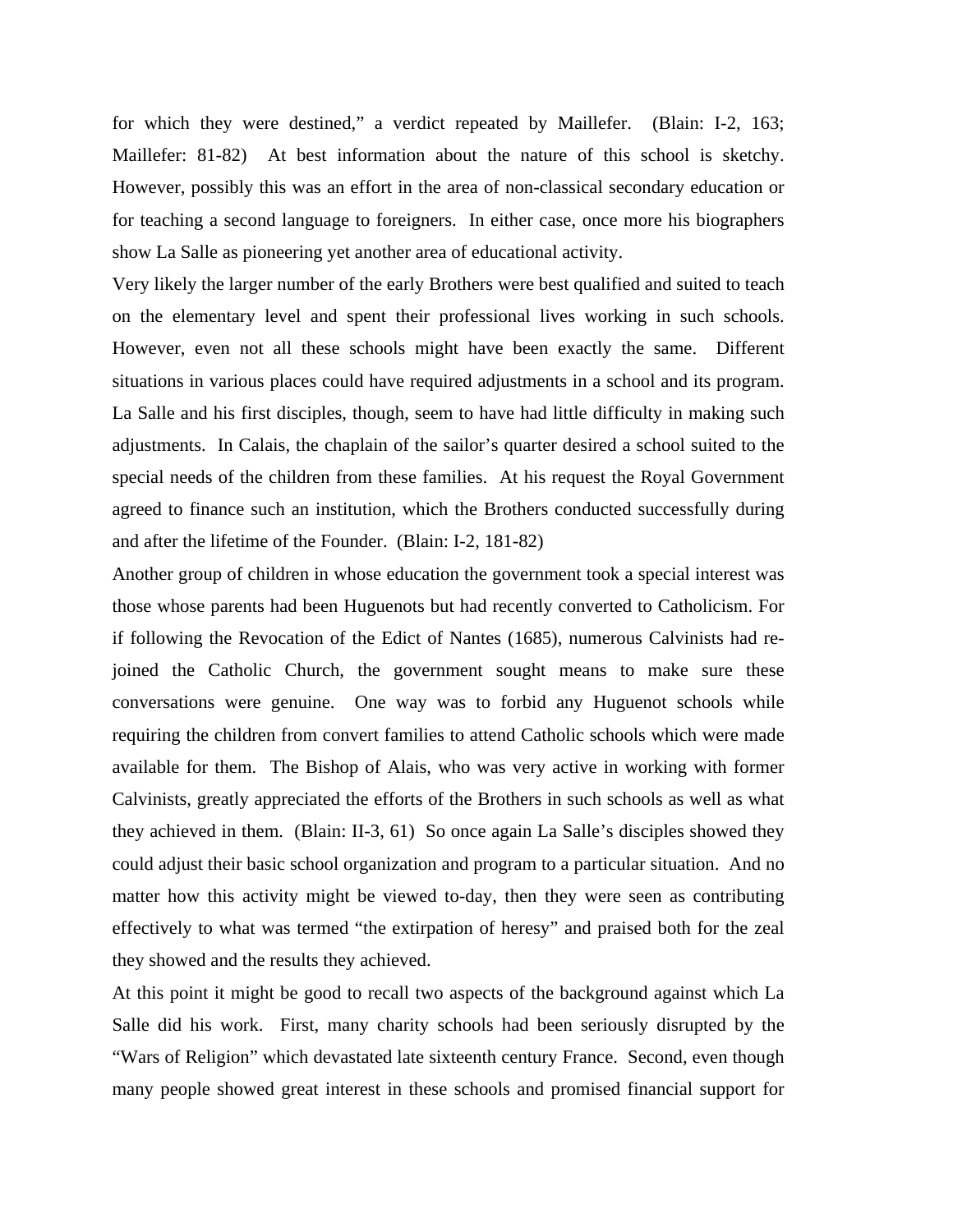them, serious difficulties were encountered during the Catholic Reform when efforts were made to revive and expand these institutions. Therefore, during the "Splendid Century" many young men in their teens and older were both illiterate and lacking the skills needed to find steady employment. As a result they had difficulty supporting themselves and, later on, their wives and children. Also evidence suggests they were a source of major social and religious problems in various urban areas, particularly in the parish of St. Sulpice, then one of the poorest sections of Paris. Here they were a burden on society and unable to contribute to the economic growth of their country. Likewise, because they were poor and lacked regular employment, often they were led into many vices and lives of crime which ended in their moral ruin. Now M. De La Chetardye, whatever he thought of La Salle and however he acted towards him, was rightly considered to be a model priest and pastor of the Catholic Reform era. No one ever questioned his zeal for the spirtual good of his flock and of all its members, whatever their situation. One solution he saw for this problem was a program of "adult" or "continuing" education for these young men.

 Thus from 1709 to 1715, under this pastor's patronage and with his support, several Brothers conduted a Sunday school for this clientele. Carefully designed to meet their particular needsm, in time it expanded its program in a variety of ways. Of course these young workers were given religious instruction in the form of catechism lessons. At the same time, less advanced students were taught to read and write so that they could achieve a basic deree of literacy. More advanced students, however, were taught arithmetic, drawing, geometrym and similar subjects which prepared them to secure employment or to obrain better jobs. For his part, La Salle spared neither care nor expense to promote this educational activity. Thus, several Brothers were sent to get special training which would qualify them to teach the more advanced drawing classes. Unfornately, once they achieved great proficiency in this subject, these Brothers withdrew from the institute so that they could profit personally from their skill. And when other Brothers were asked to take these special courses, they refused to do so – fearing the same thing might happen to them. These events forced the closing of this institution after it had fuctioned for about six years (Blain: II-2, 188, II-3, 12; Maillefer: 119-120). Still, once more, La Salled showed an ability to meet new and different